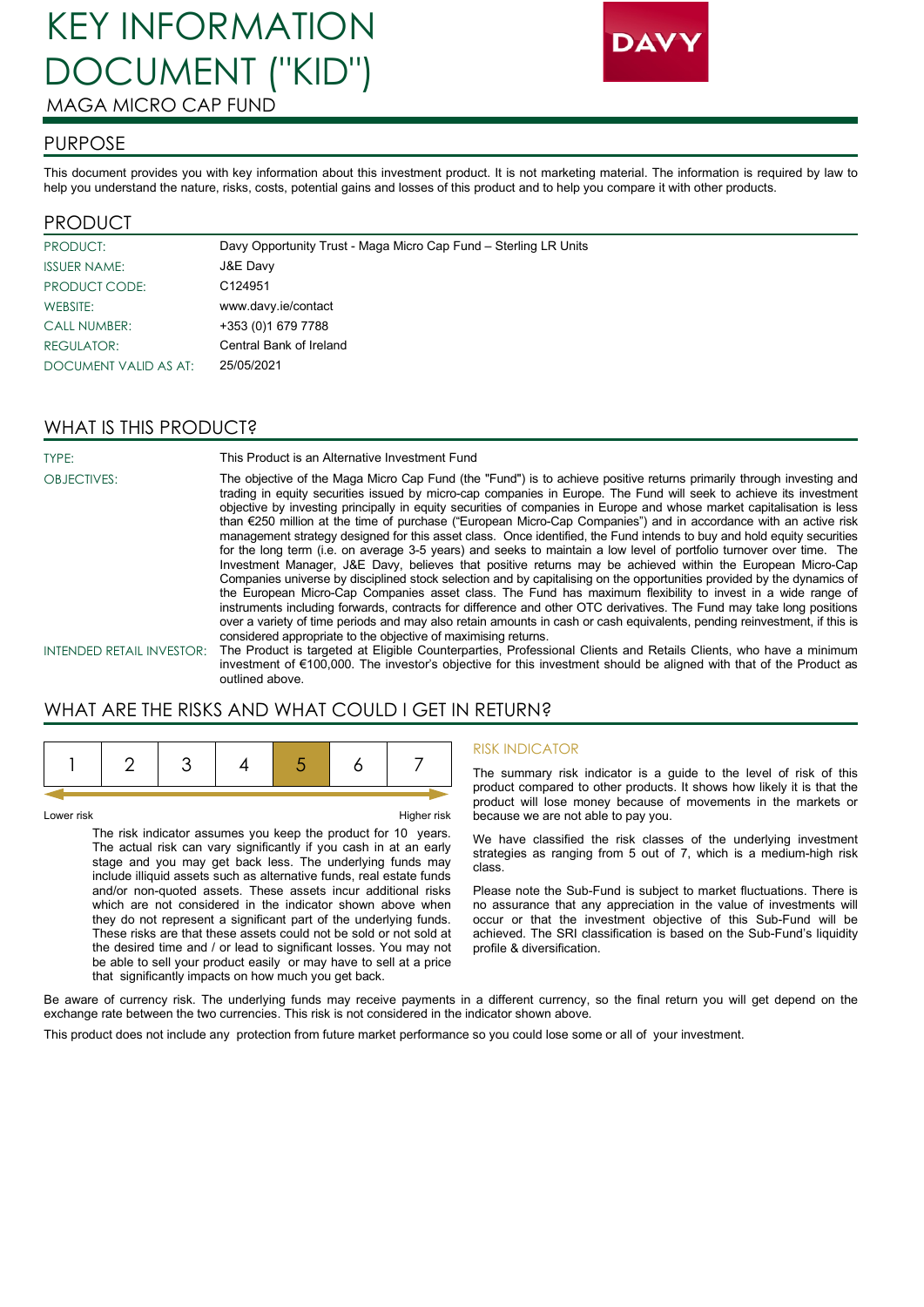#### PERFORMANCE SCENARIOS

Market developments in the future cannot be accurately predicted. The scenarios shown are only an indication of some of the possible outcomes based on recent returns. Actual returns could be lower.

#### INVESTMENT 10000 GBP

| SURVIVAL SCENARIOS         |                                     | <b>YEAR</b>   | 5 YEARS       | 10 YEARS<br><i><b>(RECOMMENDED)</b></i><br><b>HOLDING PERIOD)</b> |
|----------------------------|-------------------------------------|---------------|---------------|-------------------------------------------------------------------|
| STRESS SCENARIO            | What might you get back after costs | 459.97 GBP    | 4 097.65 GBP  | 2716.36 GBP                                                       |
|                            | Average return each year            | $-95.4%$      | $-16.34%$     | $-12.22%$                                                         |
| UNFAVOURABLE SCENARIO      | What might you get back after costs | 8492.27 GBP   | 9476.69 GBP   | 12 899.96 GBP                                                     |
|                            | Average return each year            | $-15.08%$     | $-1.07%$      | 2.58%                                                             |
| <b>MODERATE SCENARIO</b>   | What might you get back after costs | 11 525.19 GBP | 17 991.47 GBP | 31 393.48 GBP                                                     |
|                            | Average return each year            | 15.25%        | 12.46%        | 12.12%                                                            |
| <b>FAVOURABLE SCENARIO</b> | What might you get back after costs | 14 145.44 GBP | 30 890.17 GBP | 69 093.07 GBP                                                     |
|                            | Average return each year            | 41.45%        | 25.3%         | 21.32%                                                            |

This table shows the money you could get back over the recommended holding period, under different scenarios, assuming that you invest 10000 GBP.

The scenarios shown illustrate how your investment could perform. You can compare them with the scenarios of other products.

The scenarios presented are an estimate of future performance based on evidence from the past, and are not an exact indicator. What you get will vary depending on how the market performs and how long you keep the investment.

#### WHAT HAPPENS IF J&E DAVY IS UNABLE TO PAY OUT?

You may face a financial loss should the Manufacturer or depositary, Northern Trust Fiduciary Services (Ireland) Limited, default on their obligations.. There is a compensation fund available for investors under the Investor Compensation Act, 1998 (the "Act") where the criteria for payment of compensation under the Act have been fulfilled. Further details are available from the Manufacturer.

# WHAT ARE THE COSTS?

#### COSTS OVER TIME

The Reduction in Yield (RIY) shows what impact the total costs you pay will have on the investment return you might get. The total costs take into account one-off, ongoing and incidental costs.

The amounts shown here are the cumulative costs of the product itself, for three different holding periods. They include potential early exit penalties. The figures assume you invest 10,000 GBP. The figures are estimates and may change in the future.

The person selling you or advising you about this product may charge you other costs. If so, this person will provide you with information about these costs, and show you the impact that all costs will have on your investment over time.

| INVESTMENT 10000 GBP            |            |              | IF YOU CASH IN AFTER 1 YEAR IF YOU CASH IN AFTER 5 YEARS IF YOU CASH IN AFTER 10 YEARS |
|---------------------------------|------------|--------------|----------------------------------------------------------------------------------------|
| <b>Total costs</b>              | 146.48 GBP | 1 172.75 GBP | 4 226.09 GBP                                                                           |
| Impact on return (RIY) per year | .46%       | $1.43\%$     | 1.43 %                                                                                 |

#### COMPOSITION OF COSTS

The table below shows:

The impact each year of the different types of costs on the investment return you might get at the end of the recommended holding period.

\* What the different cost categories mean.